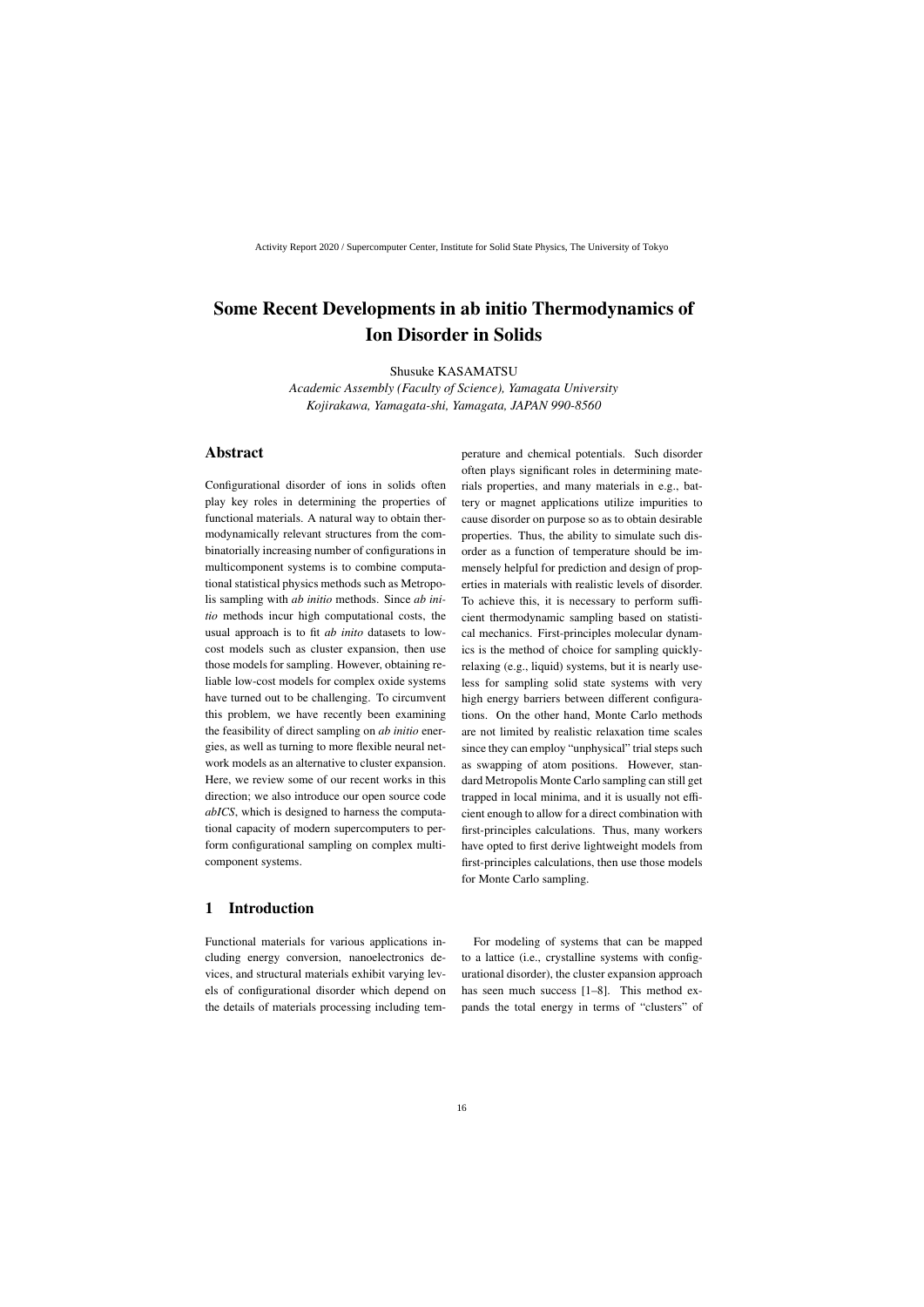

Figure 1: Clusters within the conventional BCC cell. From Chang et al. [8] (Creative Commons Attribution License 3.0, https://doi.org/10. 1088/1361-648X/ab1bbc).

atoms (Fig. 1):

$$
E(\vec{\sigma}) = \sum_{\alpha} m_{\alpha} V_{\alpha} \Phi_{\alpha}(\vec{\sigma}), \qquad (1)
$$

where  $\alpha$  denotes empty, single, and multicomponent clusters,  $m_\alpha$  is the cluster multiplicity, and  $\vec{\sigma}$  is the occupation vector.  $\Phi_{\alpha}$  is the cluster basis function, which for a binary system takes the simple form of

$$
\Phi_{\alpha}(\vec{\sigma}) = \prod_{p \in \alpha} \sigma_p,\tag{2}
$$

where *p* are site indices and  $\sigma_p = \pm 1$  depending on which component occupies site  $p$ .  $V_\alpha$  is the effective cluster interaction (ECI), which represents the contribution of each cluster to the total energy. This model reduces to the classical Ising model when considering only nearest neighbor pair clusters. The ECIs are usually obtained by fitting to energies of relaxed structures from many small-scale first-principles density functional theory (DFT) calculations, then used to perform Monte Carlo sampling on a larger cell.

The efficiency of the cluster expansion approach depends on the ability to quantitatively reproduce configuration energies using as few clusters (and corresponding ECIs) as possible. This is rarely an issue for simple two-component metallic alloys where considering only near-neighbor interactions often leads to sufficient accuracy. However, complex systems such as multicomponent oxides often require many clusters due to longer range coulomb interactions as well as complicated strain patterns. In addition to this, increasing the number of components (i.e., ion types) leads to a combinatorial increase in the number of clusters which makes cluster expansion computationally unfeasible. Another issue that has been recognized when using cluster expansion is that surface calculations require many more clusters than bulk calculations for sufficient accuracy [9].

There are two possible ways to tackle the above issue. One approach is to bypass the use of models and sample directly on first-principles energies. Although this approach is computationally expensive as mentioned above, the use of parallel sampling algorithms combined with modernday supercomputers have made it just barely feasible in recent years. Another approach is to utilize recently-developed machine-learning models which is expected to be more flexible than the cluster expansion model. We have been working on both fronts; we will review some of the literature as well as our recent developments on the former approach in Sec. 2 and the latter approach in Sec. 3. A software framework that incorporates these developments, which we have named ab Initio Configuration Sampling Toolkit, or *abICS* for short, is introduced in Sec. 5.

# 2 Direct coupling of firstprinciples calculations with replica exchange sampling [10]

There have already been some reports of firstprinciples Monte Carlo simulation in the literature, but they were limited to relatively simple and quickly relaxing systems where first-principles molecular dynamics may be just as efficient [11, 12]. The issue, as noted above, is the tendency to get stuck in local minima, especially at low temperatures. One may think that with the increase in computer power available to researchers today, simply performing many Metropolis sam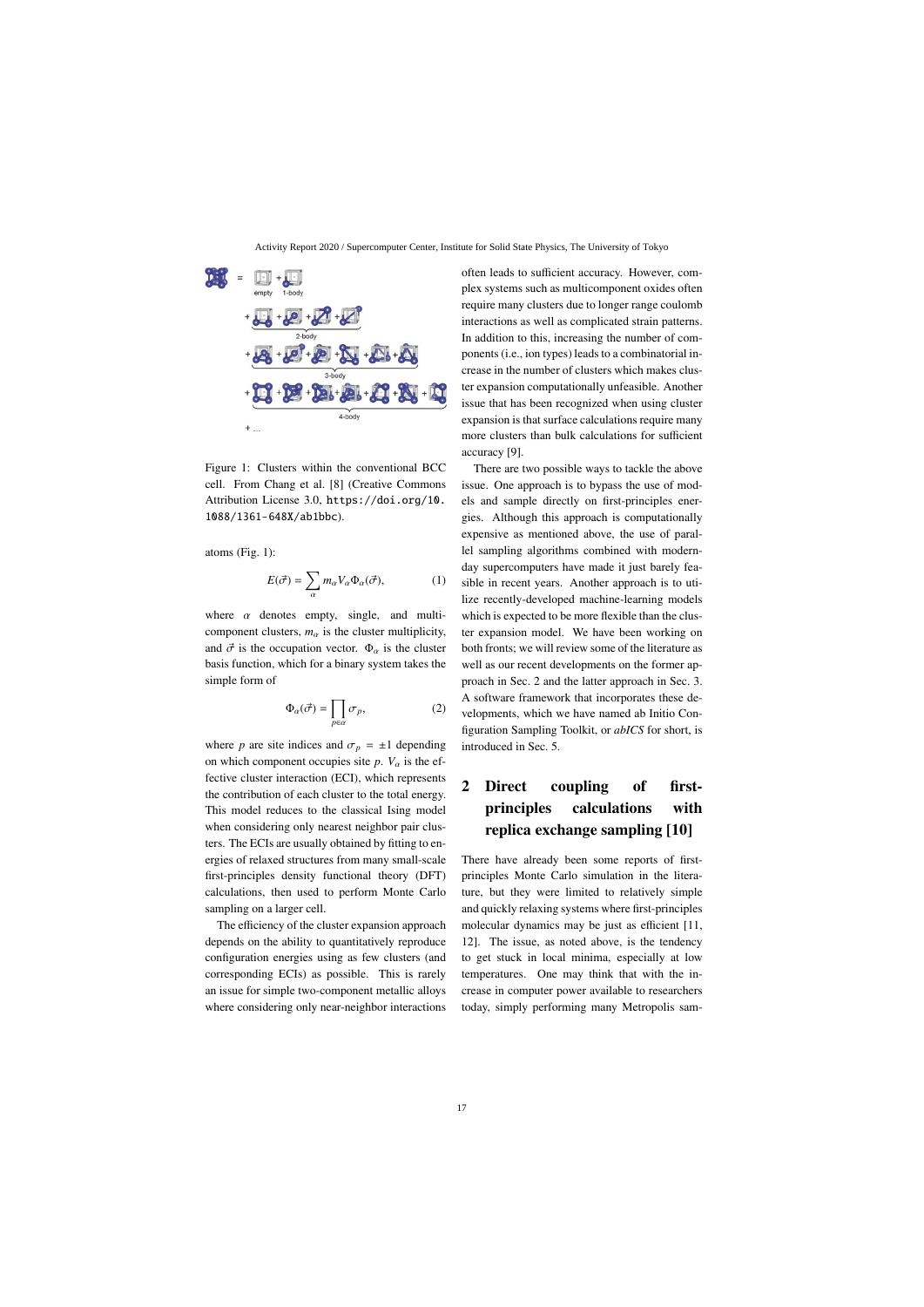pling calculations in parallel would lead to a sufficient number of samples for obtaining statistically relevant results. However, such embarrassingly parallel sampling is useless if each parallel image cannot achieve equilibrium. The reason for getting trapped in local minima is that the Metropolis algorithm samples the canonical ensemble; a given configuration is sampled with a probability proportional to  $exp(-\beta E)$ , where  $\beta$  is the inverse temperature and  $E$  is the energy of the configuration. Thus, configurations residing at or near energy barriers on the potential energy surface will rarely be accepted and the difficulty to cross such energy barriers increases exponentially with β*E*.

This is where the so-called *extended ensemble* sampling comes to the rescue. Using histogram reweighting [13], it is possible, in theory, to convert between arbitrary ensembles. Thus, we are not limited to sampling in a single canonical ensemble at a given temperature, and this allows for choosing ensembles that can avoid the minima trapping issue. For example, one can choose to sample an ensemble where each configuration is realized with probabilities proportional to the inverse of the density of states. This is the idea behind multicanonical [14] and Wang-Landau [15] methods. In fact, the Wang-Landau method was recently used successfully in combination with order-*N* firstprinciples Korringa-Kohn-Rostoker approach (albeit without structural relaxation) to calculate the order-disorder transition in a 250-atom CuZn supercell [16].

On the other hand, we have been working extensively on combining first-principles calculation with another popular extended ensemble method, i.e., the replica exchange Monte Carlo (RXMC) method [17]. This approach considers an ensemble of *N*rep replicas of a given system at *N*rep different temperatures. Each replica is simulated in the canonical ensemble, so the low temperature replicas would still have the minima trapping issue. However, the problem is alleviated by allowing swaps of temperatures between replicas according to the following Metropolis criterion for



Figure 2: Schematic of our scheme for coupling the RXMC method with DFT codes. Reproduced from Ref. [10]

the ensemble of  $N_{\text{rep}}$  replicas:

$$
P = \min\{1, \exp[(\beta_i - \beta_j)(E_i - E_j)]\}.
$$
 (3)

Here, *i* and *j* are the indices of the replicas attempting the swap, and  $\beta_{i(j)}$  and  $E_{i(j)}$  are the inverse temperatures and energies of each replica. According to this criterion, a replica with lower energy will be assigned progressively lower energies, and vice versa. Essentially, a high-temperature replica is given the task of a global scan of configuration space; when it finds a new local minimum, it will be assigned a lower temperature and will perform a more careful search within the newly found energy basin. In this manner, the RXMC method provides a good balance between global search and local optimization. At the same time, the canonical ensembles are easily recovered by collecting the replicas at each temperature.

Figure 2 shows our computational scheme. There are *N*rep Metropolis samplers running at different temperatures; the samplers are coded using python and parallelized using mpi4py [18–20]. At each Metropolis step, each sampler performs a swap between atoms of different types (possibly including vacancies), prepares input files for the specified DFT code, and spawns parallel DFT processes using MPI-2 dynamic process management, i.e., the MPI COMM SPAWN function. The DFT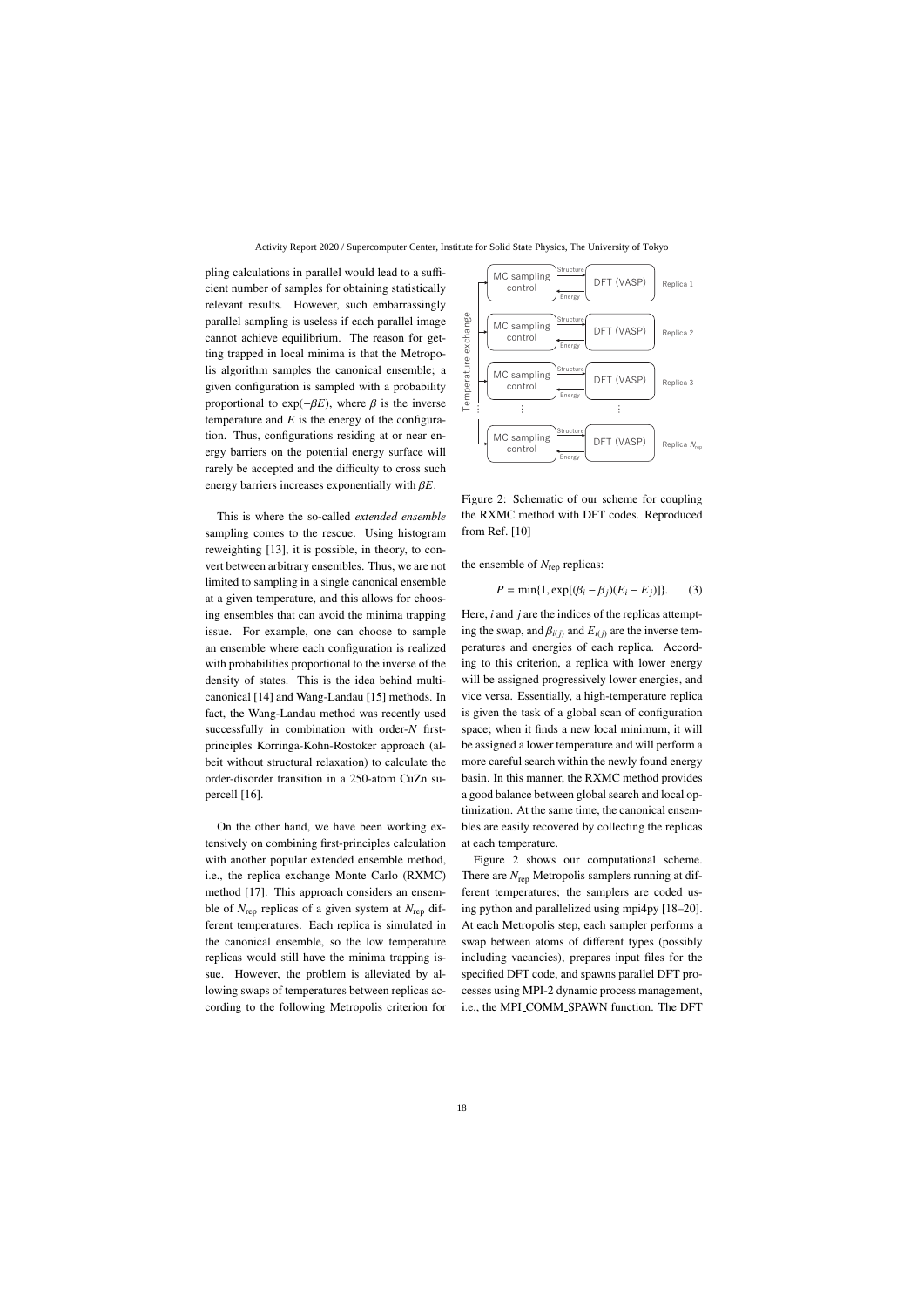

Figure 3: Comparison of the degree of inversion as a function of temperature calculated by CE-SPCM (Seko et al. [21]; circles), the present approach (randomly initialized: squares; initialized with an ordered spinel structure: triangles and experimental neutron diffraction data [22]). The spinel structure is shown in the inset. Reproduced from Ref. [10] with addition of neutron diffraction data.

processes perform local structural relaxation and energy calculation, then the results are read automatically by the sampler to determine whether to accept or reject the new configuration. The samplers also attempt temperature swaps between replicas at preset intervals according to Eq. 3. This multilayered parallelism over replicas and DFT processes makes it ideal for harnessing the power of modern-day parallel supercomputers.

As a first benchmark for testing the feasibility of this approach, we chose to calculate the degree of cation disorder in  $MgAl<sub>2</sub>O<sub>4</sub>$  spinel oxide [10]. Spinel oxides have a general formula of  $A(II)B(III)_2O_3$  with A (B) representing a divalent (trivalent) cation, and are of interest in magnetic (spintronic) and electronic applications as well as mineralogy. The structure is shown in Fig. 3. Usually, the divalent cation occupies the tetrahedral sites and the trivalent cation occupies the octahedral sites. However, some inversion between the sites can occur, and some A(II)–B(III) combinations are known to exhibit completely inverse ordering, where all trivalent cations occupy the oc-

tahedral sites. The degree of inversion (DOI) is quantified by the ratio of divalent cations at octahedral sites. Seko and coworkers have performed calculations of the DOI in several spinels using cluster expansion [4, 21], and we took their result for MgAl2O<sup>4</sup> as reference. We employed a calculation supercell containing 16 Mg, 32 Al, and 64 O atoms, and sampled the configuration of Mg and Al on the cation sublattice. No disorder on the O sublattice was considered. We performed two separate RXMC runs to check for convergence and initial configuration dependence; one run was initialized with random configurations and another was initialized from the ordered spinel configuration. We used 16 replicas spaced evenly between 600 and 1500 K and performed 16750 steps for the randomly initialized run and 13000 steps for the run initialized from the ordered configuration. This amounts to roughly 4000 node hours for each run on System C (enaga) at ISSP which has two Xeon Gold 6148 processors per node. Figure 3 compares the calculated DOI vs. temperature for the two runs as well as that obtained by a cluster expansion model augmented by a screened point charge model. We find the results to be virtually identical, showing that sufficient sampling steps were performed and it is indeed feasible to perform such calculations on meaningfully large supercells without resorting to fitted models. Moreover, the RXMC calculation initialized in the random configuration discovered the ground state ordered spinel configuration within 300 steps. We think this is rather impressive considering that there are  $_{48}C_{16} = 2254848913647$  possible configurations, and attests to the efficiency of the RXMC method not only as a sampler but also as an optimizer. We also note that the deviation from experiment at lower temperature is seen in both our calculation and Seko's. This is most likely due to the low mobility of cations at low temperature which inhibits the equilibration in the experiment.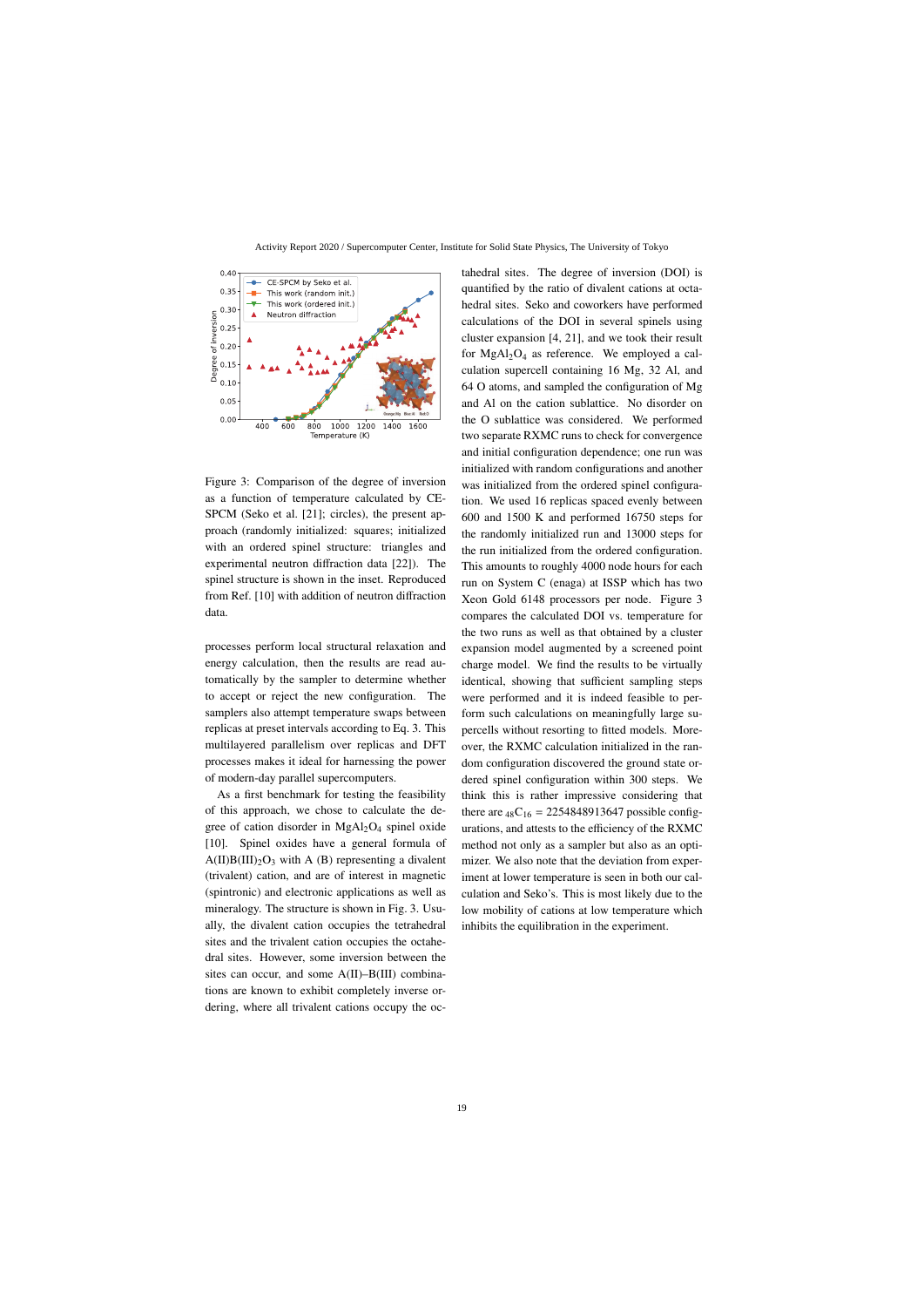

Figure 4: The structure of the HDNNP. The atomic coordinates are converted to a rotationally and translationally invariant environment descriptor before feeding in to the neural network.

# 3 Accelerated sampling utilizing a neural network model combined with active learning [23]

Although direct sampling using DFT-relaxed energies was shown to be feasible as detailed above, the amount of required computer resources is quite large, taking several days to a week to sample just one composition on a modern supercomputer. A much higher throughput is necessary to enable materials design based on such simulations. Also, because of the computational cost of DFT calculations, it is not feasible to go beyond a system size of about one hundred atoms and perform sufficient numbers of sampling steps. This is a problem when treating systems with, e.g., dilute doping or long correlation lengths. To provide the necessary acceleration, we have no choice at this point but to go back to lightweight models. However, as mentioned above, the *de facto* standard cluster expansion approach has difficulty handling complex multicomponent systems that are of interest for various applications.

To overcome this issue, we turned to the highdimensional neural network potential (HDNNP) approach pioneered by Behler and Parinello [24, 25]. This approach relies on the ansatz that the total energy can be expressed as a sum of atomic energies determined by the environment around each atom and uses a a feed-forward neural network to represent those atomic energies (Fig. 4). The network weights are trained to reproduce DFT energies and forces (i.e., energy derivatives). Acceleration by 2–4 orders of magnitude compared to DFT has been achieved while maintaining similar levels of accuracy.

The HDNNP approach was developed for accelerating molecular dynamics simulations. There, it is necessary to accurately reproduce the energy and forces in continuous coordinate space. This is overkill when considering the lattice configuration problem; we only need to map the ideal lattice structure with configurational disorder to the energy after local relaxation. Thus, we proposed to train the HDNNP model to predict the relaxed energies from the set of atom coordinates and atom species on the ideal lattice [23]. The new ansatz here is that the total energy of a *relaxed* configuration can be expressed as a sum of atomic energies determined from atom environment descriptors calculated on the ideal lattice *before relaxation*. This may be expressed as follows:

$$
E_{\text{rel}}(\vec{\sigma}) = \sum_{i}^{\text{atoms}} \text{NNP}_{t_i}^{\text{rel}}(f[\vec{\sigma}_i^{R_c}]) \text{ for } \vec{\sigma} \in \{\vec{\sigma}_{\text{lattice}}\},\tag{4}
$$

where  $\vec{\sigma}$  represents the coordinates of all atoms in the system, which is restricted, in our scheme, to those on the ideal lattice. *i* represents atom indices,  $t_i$  is the corresponding atom type, and  $\vec{\sigma}_i^{R_c}$ represents the configuration of atoms within a cutoff radius from atom *i*. A separate neural net NNP*ti* is trained for each atom type; it takes as input a rotationally and translationally invariant fingerprint of the atomic environment  $f[\vec{\sigma}_i^{R_c}]$  and outputs the contribution of the atom *i* to the *relaxed* total energy. In this work, we employed the Chebychev fingerprint proposed by Artrith and coworkers [26]. In this fingerprinting scheme, Chebychev expansion coefficients of the radial and angular distribution functions are used as the fingerprint. The atom type is encoded by multiplying with type-dependent factors when calculating the radial/angular distributions. We use ænet code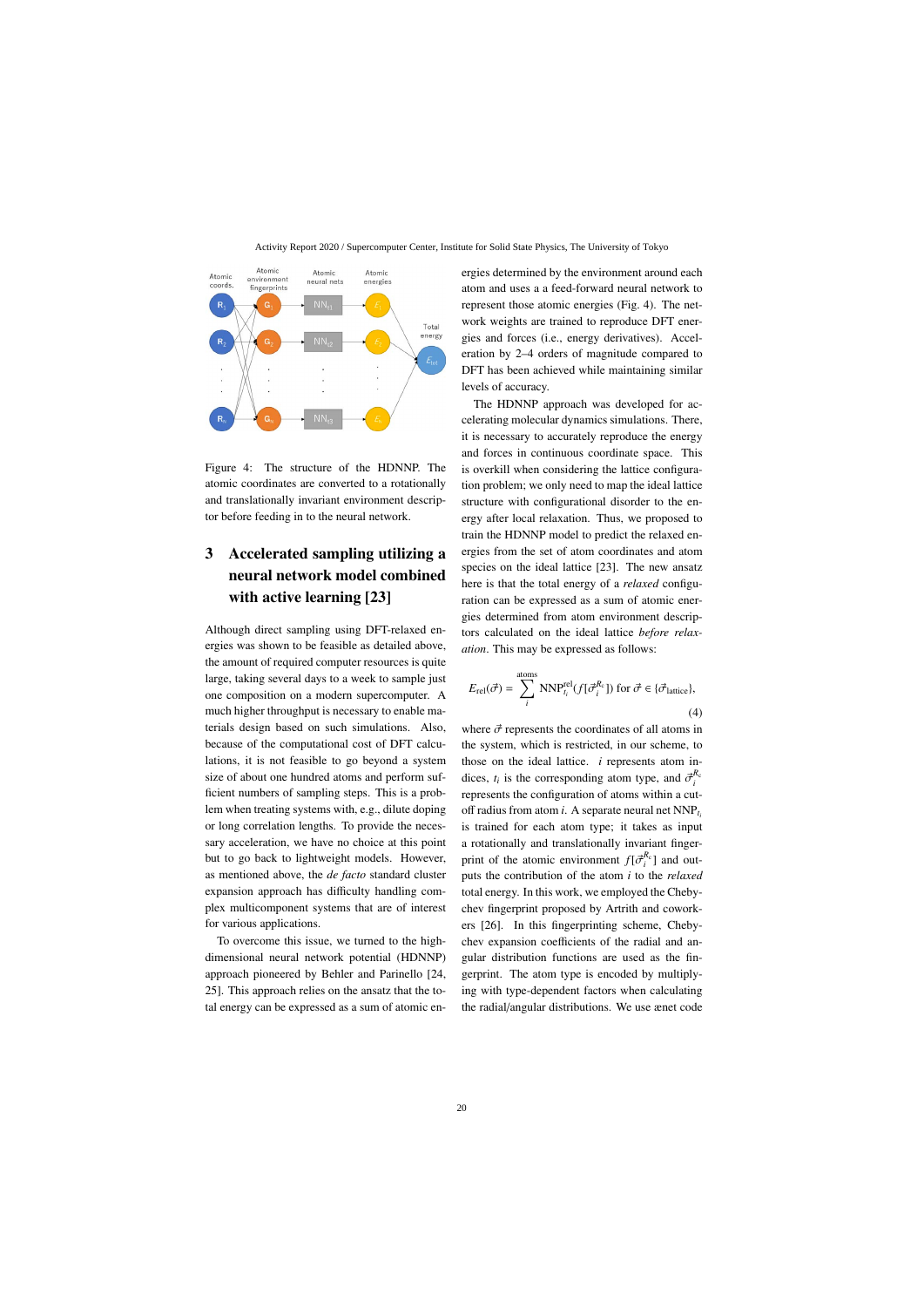(http://ann.atomistic.net/) for the training and evaluation of the neural network model.

An issue with neural network approaches in general is that they are good at interpolating between training data but not at extrapolating. To overcome this problem, we adopted the so-called "active learning" approach, where the neural network is retrained on-the-fly when the simulation wanders into regions of structure space that were not included in the original training data set [27– 35]. Our approach is summarized as follows:

- 1. Prepare a training set consisting of DFTrelaxed energies of randomly generated configurations.
- 2. Perform neural network training.
- 3. Perform RXMC sampling using the trained neural network model.
- 4. Perform DFT relaxations on a subset of configurations that appeared during RXMC sampling and check the prediction accuracy. If sufficient accuracy is achieved, stop here.
- 5. If the accuracy is found to be insufficient, add those configurations to the training set and repeat from step 2.

We benchmarked this approach, again, on the temperature dependence of the DOI in  $MgAl<sub>2</sub>O<sub>4</sub>$ . We used a supercell with 192 cation sites compared to 48 in the previous section. The supercell size combined with the explosion of the possible number of configurations ( $_{192}C_{64} \sim 10^{51}$ ) makes this calculation completely out of reach for direct sampling on DFT energies.

Figure 5 shows the correlation plot between the neural network predictions vs. reference DFT energies. The model trained on randomly generated configurations performs well in the high energy region but shows a sizable deviation at lower energies. This is because the lower energy structures with more ordering were obviously not included in the original training data set. In our active learning scheme, these structures are then added to the



Figure 5: The correlation between reference DFT energies and neural network predictions when training was performed on randomly generated configurations (closed circles) and after performing active learning (open squares).

training set and the model is retrained. The resulting correlation after active learning is nearly perfect with deviations of less than a few meV/atom. The active-learned neural network model was used to sample the DOI vs. temperature (Fig. 6) from 480,000 RXMC steps with 15 replicas, and good agreement was obtained with cluster expansion and direct sampling on DFT energies explained in the previous section.

### 4 Applications

We have only just started to apply the thermodynamic sampling methods outlined in previous sections to complex oxide systems that were difficult to treat using previously available methods. Here, we briefly present some results obtained for a couple of systems of interest in solid state ionics and electrochemistry.

#### Acceptor-doped BaZrO<sup>3</sup>

Ceramic-based electrolytes are under intense research for application in battery, fuel cell, and electrolyzer applications. Recently, we have been focusing on acceptor-doped BaZrO<sub>3</sub>, which is known as a promising material to be used as the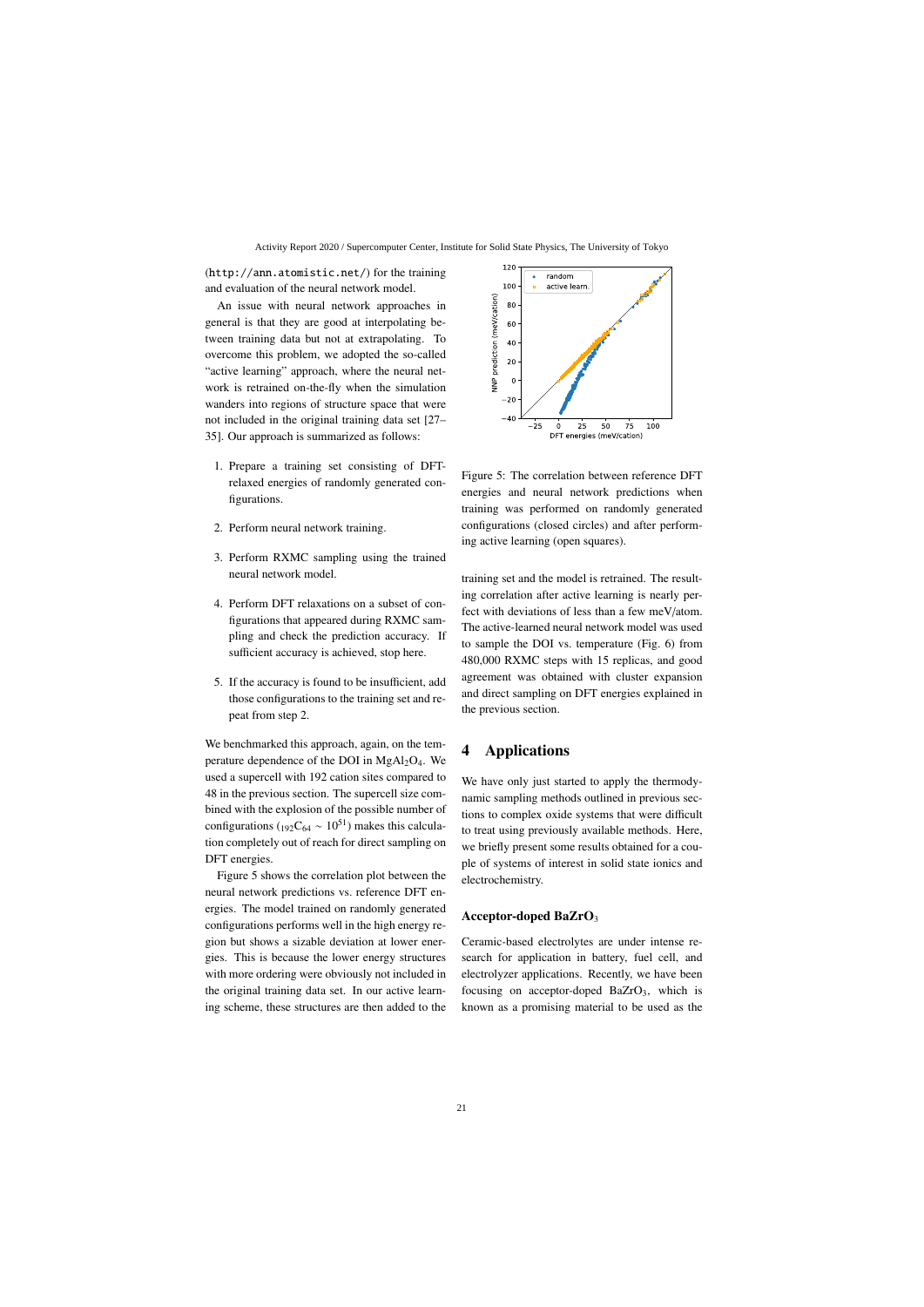

Figure 6: Comparison of the DOI calculated using cluster expansion (blue circles), direct sampling on DFT energies (orange triangles), and the neural network model (open green squares) compared to experiment (red triangles).

proton conducting electrolyte in solid oxide fuel cells. The material is an insulator without doping, but oxygen vacancies with an effective charge of +2 can be induced by substituting  $Zr^{4+}$  by trivalent acceptor cations such as  $Y^{3+}$ . This is expressed in Kröger-Vink notation as follows:

$$
2Zr_{Zr}^{\times} + O_0^{\times} + Y_2O_3 \to 2Y_{Zr}^{\prime} + V_0^{\bullet \bullet} + 2ZrO_2. (5)
$$

These oxygen vacancies are immobile in the temperature range of interest, but highly mobile protons can be induced by a hydration reaction with these vacancies:

$$
H_2O + V_O^{\bullet \bullet} + O_O^\times \to 2(OH_O^{\bullet}).\tag{6}
$$

The maximum dopant concentration can reach up to 60% depending on the dopant species [36] (although it may be questionable whether it is appropriate to refer to such high concentrations as "doping"). Conventionally, dopants were assumed to distribute randomly on the Zr sites. On the other hand, some recent works have pointed out that the configuration of dopants can impact the proton mobility in both positive and negative ways [37– 39]. For example, an isolated dopant or a cluster of dopants can act as a trapping site for protons due to coulomb attraction. On the other hand, dopants may form a long-range percolating pathway along

which protons can diffuse relatively freely. Thus, we performed RXMC sampling combined directly with DFT for revealing what the realistic dopant configurations will be under processing conditions in Y-doped BaZrO<sub>3</sub> with dopant concentration up to 30%. We note that many works have discussed the interaction between few dopants and O vacancies or protons, but none have treated such highly doped systems rigorously within a statistical thermodynamics framework like ours. Our approach revealed that the dopant configurations are far from random even at the usual sintering temperature of ∼ 1800 K. This originates from complex manybody interactions that cannot be explained simply in terms of coulomb interactions between charged defects. Detailed analysis based on the statistics obtained from RXMC samples can be found in Ref. [40]. We also fed the obtained configurations into a master equation model for proton diffusion [41] and found that the realistic dopant configurations obtained by RXMC sampling predicts slightly higher conductivities compared to random configurations [42]. Another insight obtained there is that in general, the formation of deep trapping sites due to dopant clustering has much more profound effect than the formation of a percolating pathway. Thus, avoiding dopant clustering would be the route to higher conductivity in this system.

We are now performing the active learning NN-RXMC approach of Sec. 3 to understand the hydration behavior and the recently reported high conductivity of 0.01 S/cm at 400  $\degree$ C in 60% Scdoped BaZrO<sub>3</sub> [36]. Prior to this report, Y doping of ∼ 20% was reported to result in the highest proton conductivity using  $BaZrO<sub>3</sub>$  as the parent material. An issue was that further doping results in the decline of proton conductivity, which was also reproduced by our work mentioned above [42]. In the case of Sc, however, the conductivity continues to increase up to 60% doping, which is the solubility limit for this system. It will be interesting and insightful to see how the character of different dopants with the same formal charge can lead to such different behavior. We are working to contribute in this regard using *ab initio* thermodynam-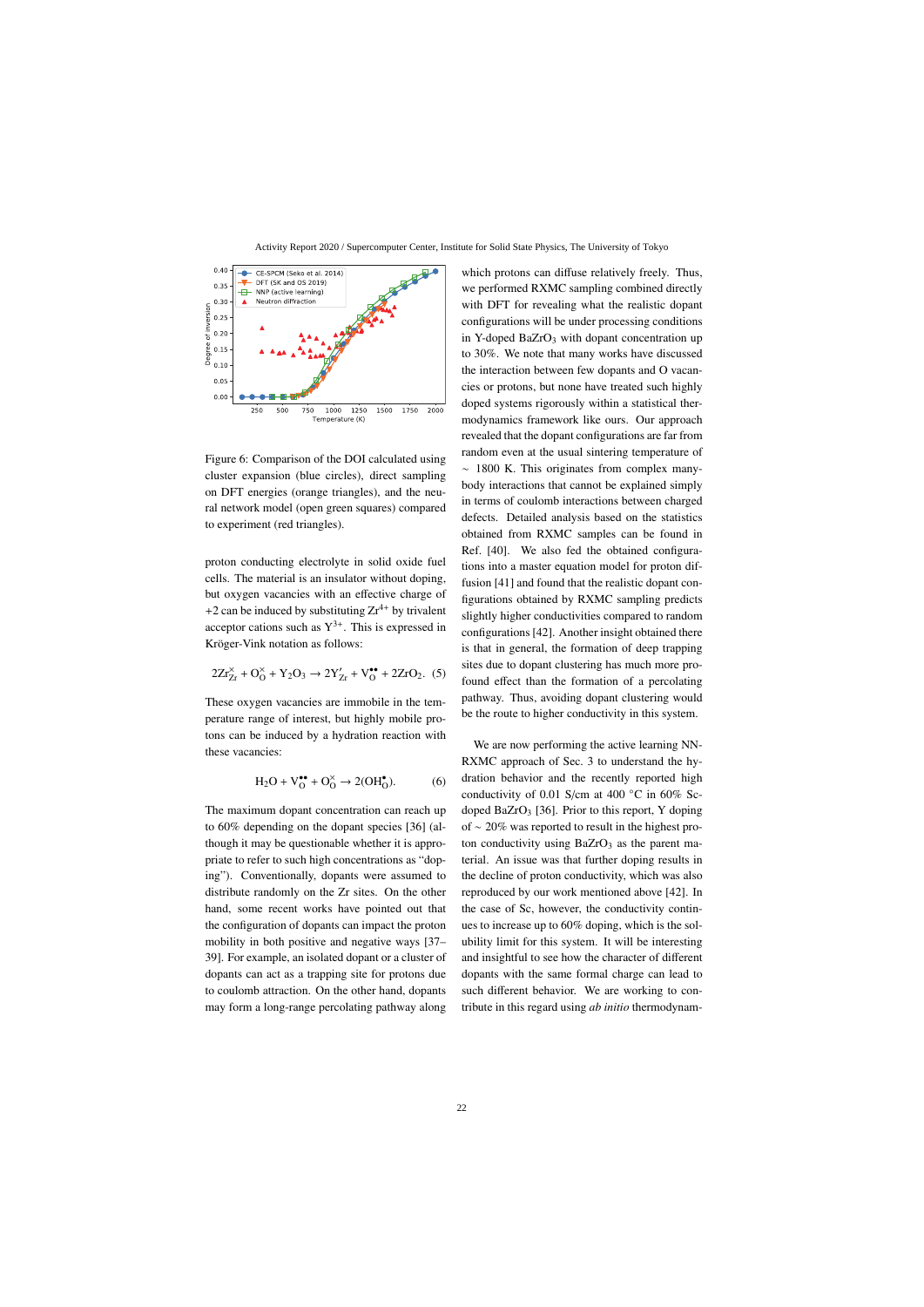

Figure 7: (a) Evaluation of NN accuracy after active learning on The Pt/YSZ slab model and (b) the obtained Y and O vacancy concentration profiles.

ics.

#### The ionic space charge layer

Another issue we are currently working on is the ionic space charge effect at solid-solid interfaces. The space charge concept is a central idea of semiconductor device physics, where a depletion or accumulation of holes or electrons occurs to align the Fermi level across the interface. The concept should naturally be extended to mobile ions, which are abundant in solid electrolytes, but the situation is now much more complicated because various ionic species can contribute to the effect, and ions can even be introduced spontaneously (e.g., hydrogen in the atmosphere can spontaneously dope oxides [43]). A related (or maybe equivalent) concept in electrochemistry of liquid electrolytes is the electrical double layer. The nanoscale atomistic details of the space charge layer is expected to modify the ion dynamics in various ways. It should impact the performance of solid state electrochemical devices such as solid-state batteries, fuel cells, and electrolyzers, or may even lead to novel functionalities. Because of this, the topic is under intense study from both experimental and theoretical standpoints (see, e.g., https:// interface-ionics.jp/en/index.html).

In the past, we have combined ion defect formation energetics calculated using DFT with a Poisson-Boltzmann type model to calculate the ion distribution near metal/solid electrolyte interfaces [44–46]. However, the energetics were calculated in the bulk and do not include effects such as the chemical characteristics of the interface or the concentration dependencies of the dielectric constant. Also, the interactions between defects were modeled considering only ideal point charge electrostatics. In other words, it is a mean field model with many assumptions and may not be reliable enough for certain cases.

*ab initio* statistical thermodynamics approaches introduced above are ideal for tackling this issue and going beyond the simple mean-field picture. As a first step, we calculated the ion distribution in the Pt (111)/Yttria-stabilized zirconia (YSZ) (111) slab model (Fig. 7). Note that YSZ is a wellstudied oxide ion conductor for application in solid oxide fuel cells. The parent lattice is cubic fluorite  $ZrO<sub>2</sub>$  with 68 Zr sites and 126 O sites, and configurations of 12 Y ions on Zr sites and 6 O vacancies residing on the O sites were sampled using our active learning NN-RXMC approach (Sec. 3). The correlation between the DFT energies and NN predictions of the training, test, and verification sets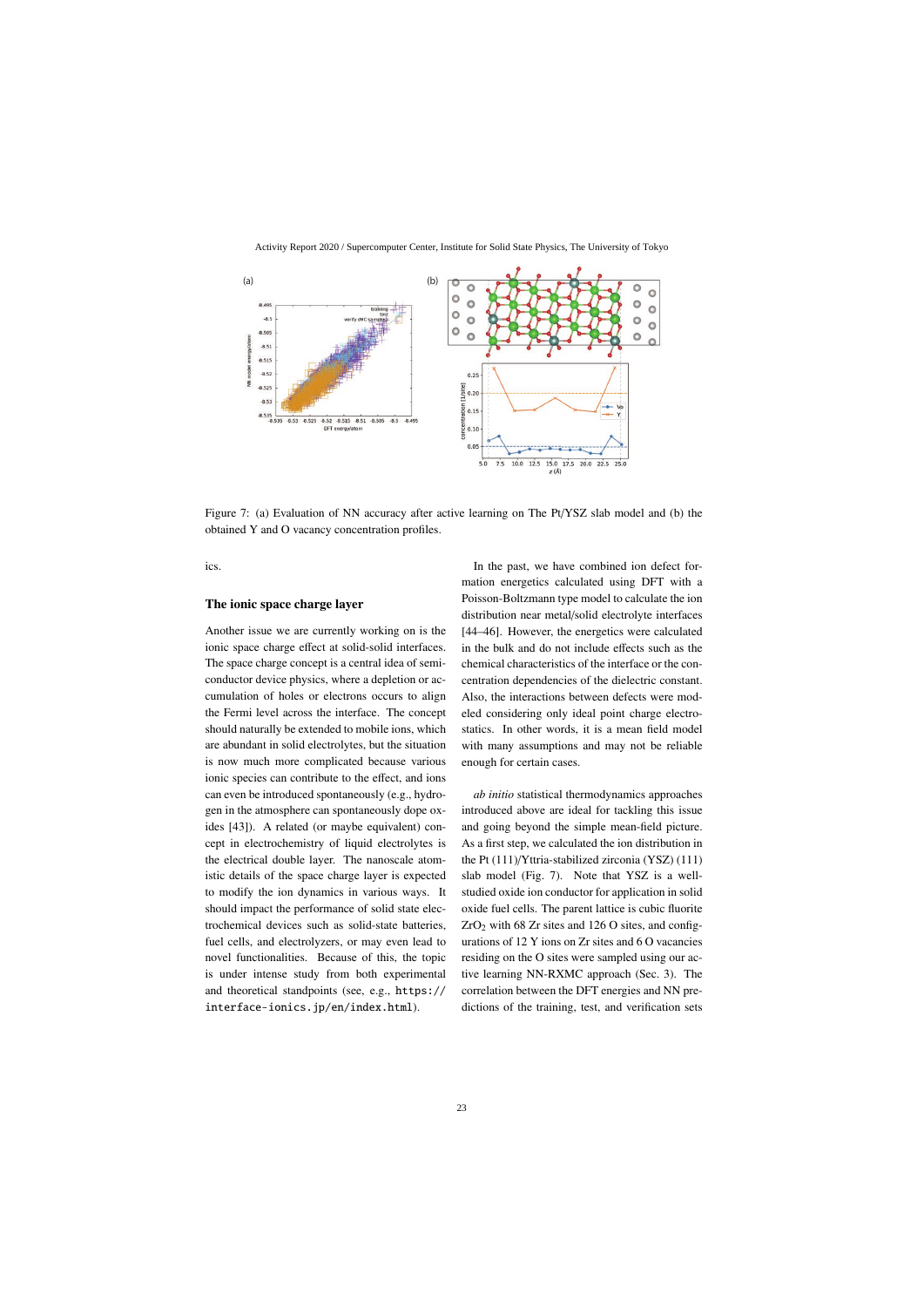seems to be good enough, although not as perfect as the bulk  $MgAl<sub>2</sub>O<sub>4</sub>$  case (Fig. 5). The calculated concentration profiles show a segregation of Y on the outermost Zr layer and depletion on the second and third Zr layers. There is also an increase in the vacancy concentration on the second O layer. The next challenge would be to consider variations in the number of oxygen vacancies and perform grand canonical sampling, so that the results can be compared directly with experiments which control the oxygen partial pressure. We expect these calculations to be immensely useful for understanding the thermodynamics of space charge layer formation, and also to serve as a basis for understanding the modification of various materials properties due to formation of interfaces.

# 5 ab Initio Configuration Sampling Toolkit (abICS)

The software framework for direct coupling of RXMC sampling with DFT (Sec. 2) was selected as an ISSP Project for Advancement of Software Usability in Materials Science for SY2019. Parts of the prototype code developed by the author (S.K.) were rewritten in modular fashion so as to enable easy extension of the framework. The original prototype only supported VASP as the energy calculator, but interfaces for OpenMX and Quantum Espresso are now supported. In addition, a user interface employing the human-readable and computer-friendly TOML format (https://toml.io/en/) was developed for setting up the calculations. The code has been named ab Initio Configuration Sampling Toolkit, or *abICS* for short, and released to the public under an open source license (GPL ver. 3), along with a user manual. It is under continous development (https://www.pasums. issp.u-tokyo.ac.jp/abics/, https: //github.com/issp-center-dev/abICS),

and we are in the process of implementing the active learning approach explained in Sec. 3.

### 6 Summary and outlook

In this report, we presented our recent efforts in enabling configurational sampling in complex oxide systems from first principles. By harnessing the power of modern day supercomputers in combination with extended ensemble sampling, it has now become just barely feasible to perform sampling directly on DFT energies on unit cells of  $~100$ atoms. We also demonstrated that similar accuracy can be achieved with a speedup by a factor of  $~\sim~10^4$  by the use of a neural network model that reproduces the configuration energetics. This has made possible routine sampling on unit cells of a few hundred atoms with *ab initio* accuracy.

We have been implementing these approaches in an open source framework *abICS*. We believe that this framework will be immensely useful for making efficient use of the ever-increasing capacity of modern supercomputers. We are also aiming to bring together information science, materials simulation, and statistical physics using *abICS* as a hub. Because of modular coding practices employed in our project, it should be relatively easy to implement interfaces for other solvers, or to implement new sampling schemes. Please and do not refrain from contacting us if you are interested in using or extending this software.

## Acknowledgements

*abICS* is developed by Yuichi Motoyama, Kazuyoshi Yoshimi, Yoshiyuki Yamamoto, Osamu Sugino, Taisuke Ozaki, and the author (S.K.) as part of the ISSP Project for Advancement of Software Usability in Materials Science. The calculations presented in this work were performed on the ISSP Joint-Use Supercomputer Systems "sekirei", "enaga", and "ohtaka" as well as on the supercomputer Fugaku provided by RIKEN for the Fugaku Battery and Fuel Cell Project. This report reviewed works supported over the years by KAKENHI (Grant numbers JP18H05519, 19K15287, 20H05284), MEXT LEADER program, and JST CREST (JPMJCR15Q3) and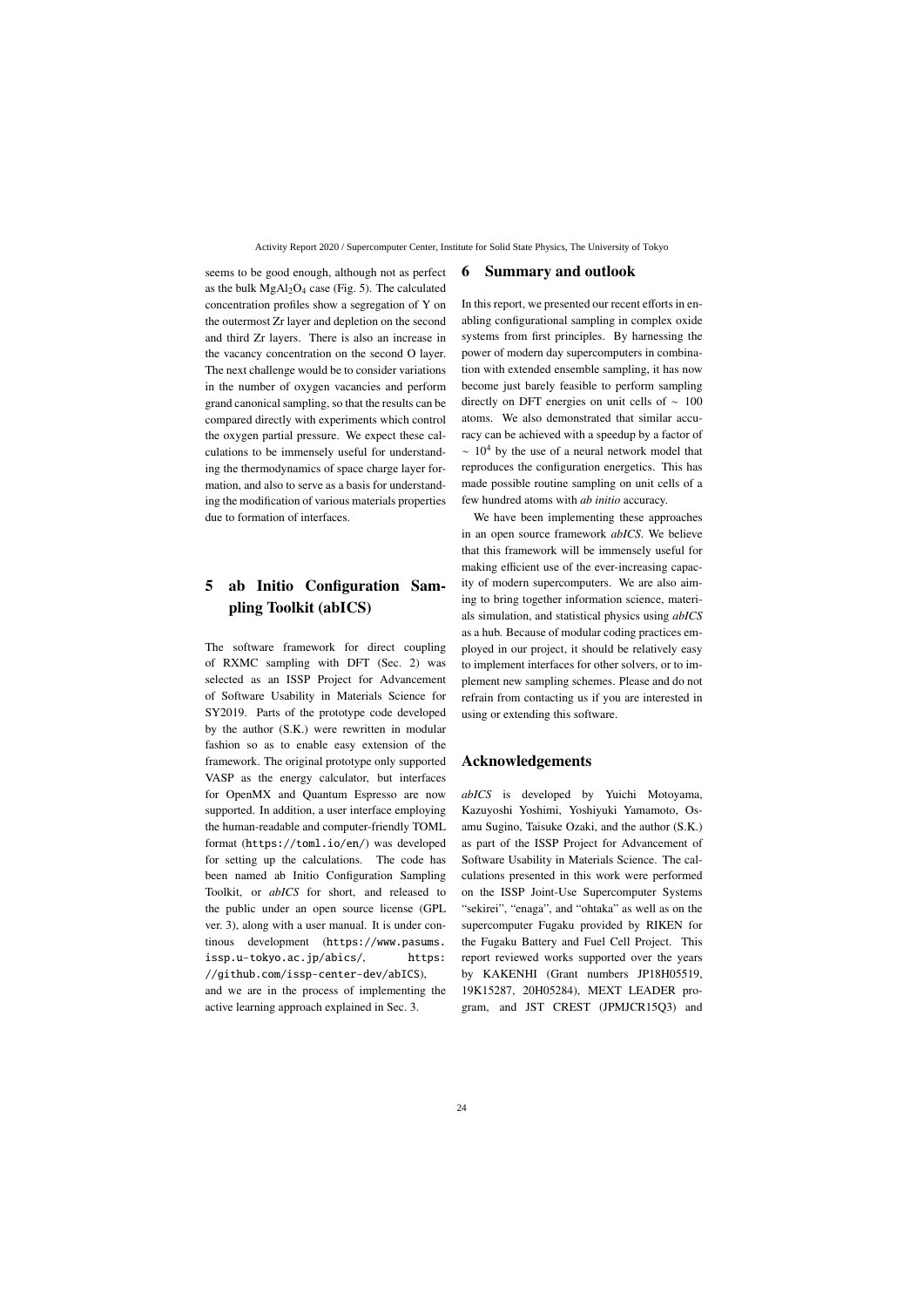FOREST (JPMJFR2037) programs. Atomic structure figures were drawn using VESTA [47].

### References

- [1] J. M. Sanchez, F. Ducastelle, and D. Gratias, Physica A 128A, 334 (1984).
- [2] G. Ceder, Comput. Mater. Sci. 1, 144 (1993).
- [3] A. van de Walle, M. Asta, and G. Ceder, Calphad 26, 539 (2002).
- [4] A. Seko, Y. Koyama, and I. Tanaka, Phys. Rev. B 80, 165122 (2009).
- [5] J. M. Sanchez, Phys. Rev. B 81, 224202 (2010).
- [6] J. M. Sanchez, J. Phase Equilib. Diffus. 38, 238 (2017).
- [7] Q. Wu, B. He, T. Song, J. Gao, and S. Shi, Comput. Mater. Sci. 125, 243 (2016).
- [8] J. H. Chang, D. Kleiven, M. Melander, J. Akola, J. M. Garcia-Lastra, and T. Vegge, J. Phys.: Condens. Matter 31, 325901 (2019).
- [9] K. Yuge, A. Seko, A. Kuwabara, F. Oba, and I. Tanaka, Phys. Rev. B 76, 045407 (2007).
- [10] S. Kasamatsu and O. Sugino, J. Phys.: Condens. Matter 31, 085901 (2019).
- [11] J. Jellinek, S. Srinivas, and P. Fantucci, Chem. Phys. Lett. 288, 705 (1998).
- [12] S. Wang, S. J. Mitchell, and P. A. Rikvold, Comput. Mater. Sci. 29, 145 (2004).
- [13] A. M. Ferrenberg and R. H. Swendsen, Phys. Rev. Lett. 61, 2635 (1988).
- [14] B. A. Berg and T. Neuhaus, Phys. Rev. Lett. 68, 9 (1992).
- [15] F. Wang and D. P. Landau, Phys. Rev. Lett. 86, 2050 (2001).
- [16] S. N. Khan and M. Eisenbach, Phys. Rev. B 93, 024203 (2016).
- [17] K. Hukushima and K. Nemoto, J. Phys. Soc. Jpn. 65, 1604 (1996).
- [18] L. Dalcín, R. Paz, and M. Storti, J. Parallel Distrib. Comput. 65, 1108 (2005).
- $[19]$  L. Dalcín, R. Paz, M. Storti, and J. D'Elía, J. Parallel Distrib. Comput. 68, 655 (2008).
- [20] L. D. Dalcin, R. R. Paz, P. A. Kler, and A. Cosimo, Adv. Water Resour. 34, 1124 (2011).
- [21] A. Seko and I. Tanaka, J. Phys.: Condens. Matter 26, 115403 (2014).
- [22] S. A. T. Redfern, R. J. Harrison, H. S. C. O'Neill, and D. R. R. Wood, Am. Mineral. 84, 12 (1999).
- [23] S. Kasamatsu, Y. Motoyama, K. Yoshimi, U. Matsumoto, A. Kuwabara, and T. Ogawa, (2020), arXiv preprint: 2008.02572.
- [24] J. Behler, Int. J. Quantum Chem. **115**, 1032 (2015).
- [25] S. Watanabe, W. Li, W. Jeong, D. Lee, K. Shimizu, E. Mimanitani, Y. Ando, and S. Han, J. Phys.: Energy 3, 012003 (2020).
- [26] N. Artrith, A. Urban, and G. Ceder, Phys. Rev. B 96, 014112 (2017).
- [27] E. V. Podryabinkin and A. V. Shapeev, Comput. Mater. Sci. 140, 171 (2017).
- [28] E. V. Podryabinkin, E. V. Tikhonov, A. V. Shapeev, and A. R. Oganov, Phys. Rev. B 99, 064114 (2019).
- [29] K. Gubaev, E. V. Podryabinkin, G. L. Hart, and A. V. Shapeev, Comput. Mater. Sci. 156, 148 (2019).
- [30] J. S. Smith, B. Nebgen, N. Lubbers, O. Isayev, and A. E. Roitberg, J. Chem. Phys. 148, 241733 (2018).
- [31] L. Zhang, D.-Y. Lin, H. Wang, R. Car, and W. E, Phys. Rev. Mater. 3, 023804 (2019).